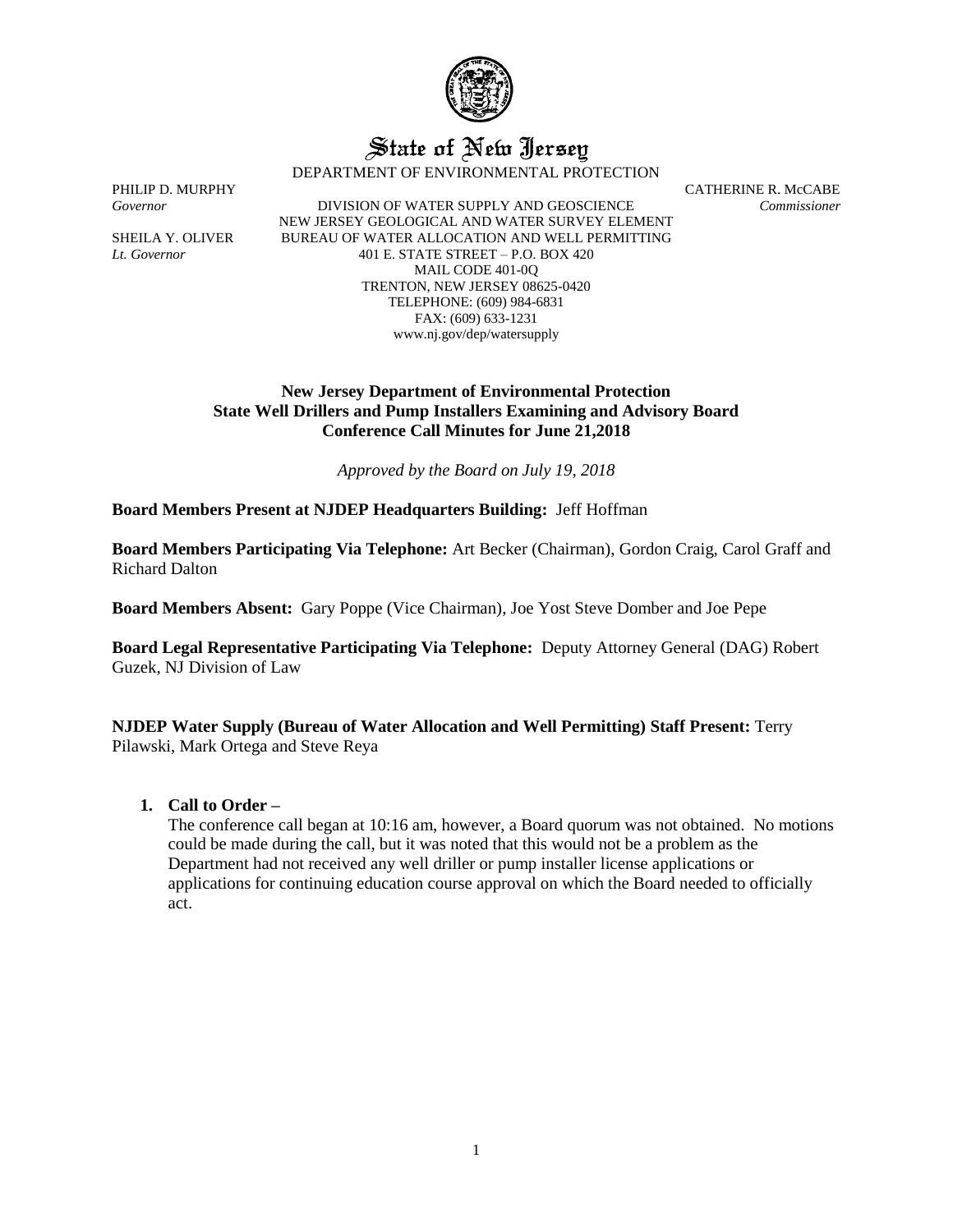#### **2. Mandatory Ethics Training–**

Following the May Board meeting S. Reya contacted the Department's ethics Liaison Officer to obtain clarification on the ethics training and briefing requirements to ensure that Board members were in compliance. The representative from the Commissioner's office volunteered to attend the July 19<sup>th</sup> Board meeting and present the required briefing. All who are in attendance will be documented as having completed the required briefing for those serving as NJ state Board members. Only those who are unable to attend the meeting will be emailed the link to complete the training online from their personal computer. Members on the call felt that the in-person training would be preferred, as in past years there were problems obtaining the completion certificate at the completion of the course for several members who took the training.

### **3. Two (2) Year Certification Exam Timeframe Requirement (per N.J.A.C. 7:9D-1.8(a)3)-**

At the Board's May 24<sup>th</sup> meeting, the Board requested that Bureau staff look into options to resolving the potential issue of the two (2) year window in which exam certifications shall have been passed to count toward NJ licensure, including drafting language for a potential rule change related to this section. Staff sought clarification from Board members as to options identified thus far so they can draft something prior to the July meeting. Specifically, staff identified possible options to resolve the issue as follows:

- Alter the punctuation such that the phrase "including New Jersey modules, which shall have been taken within two years prior to submitting an application:" applies only to the New Jersey modules, not the drilling/pump installation technical exam modules. This option would mean that only one exam for each license type would fall into the two-year window, not the full listing of required certifications, which can total up to eight  $(8)$ exams in the case of a Master license.
- Change "two years" to " $\text{years}$ " (3, 4, 5?) Note: this may necessitate further changes to N.J.A.C. 7:9D-1.9 to prevent individuals from intentionally subverting continuing education requirements and utilizing previously passed certification exams to immediately apply for and receive a "new" license. Similarly, through a limited rule change to the licensing and continuing education requirements the Board could implement a required "wait period" for those who do not meet their continuing education credits before such individuals are eligible to reapply for the same license.
- The timeframe for certifications could be eliminated entirely. This poses the same potential continuing education compliance issues as identified in bullet #2 above.

# **Bureau staff will prepare draft rule language covering the above scenarios for review by the Board at the July 19, 2018 meeting.**

# **4. Continuing Education Application Form for Course Providers/Licensees-**

At the Board meeting, during which Dana Haymes discussed the Licensed Site Remediation Professional (LSRP) Board's handling of continuing education course approvals for the course providers, she mentioned how their Board has an application that is submitted online. Staff has since reviewed their application and drafted a similar version for review by the Board. The draft application, which incorporates the requirements prescribed at N.J.A.C. 7:9D-1.9(g), was developed by M. Ortega and sent to the Board prior to the call. During the call members noted that they would look over it prior to the July meeting and determine if changes are needed. By having an application that includes the required nine (9) or so items from the rule, it should make the Board's review of course provider requests much easier due to having information submitted in a consistent format by all requestors. It should also make it easier for the course providers, as